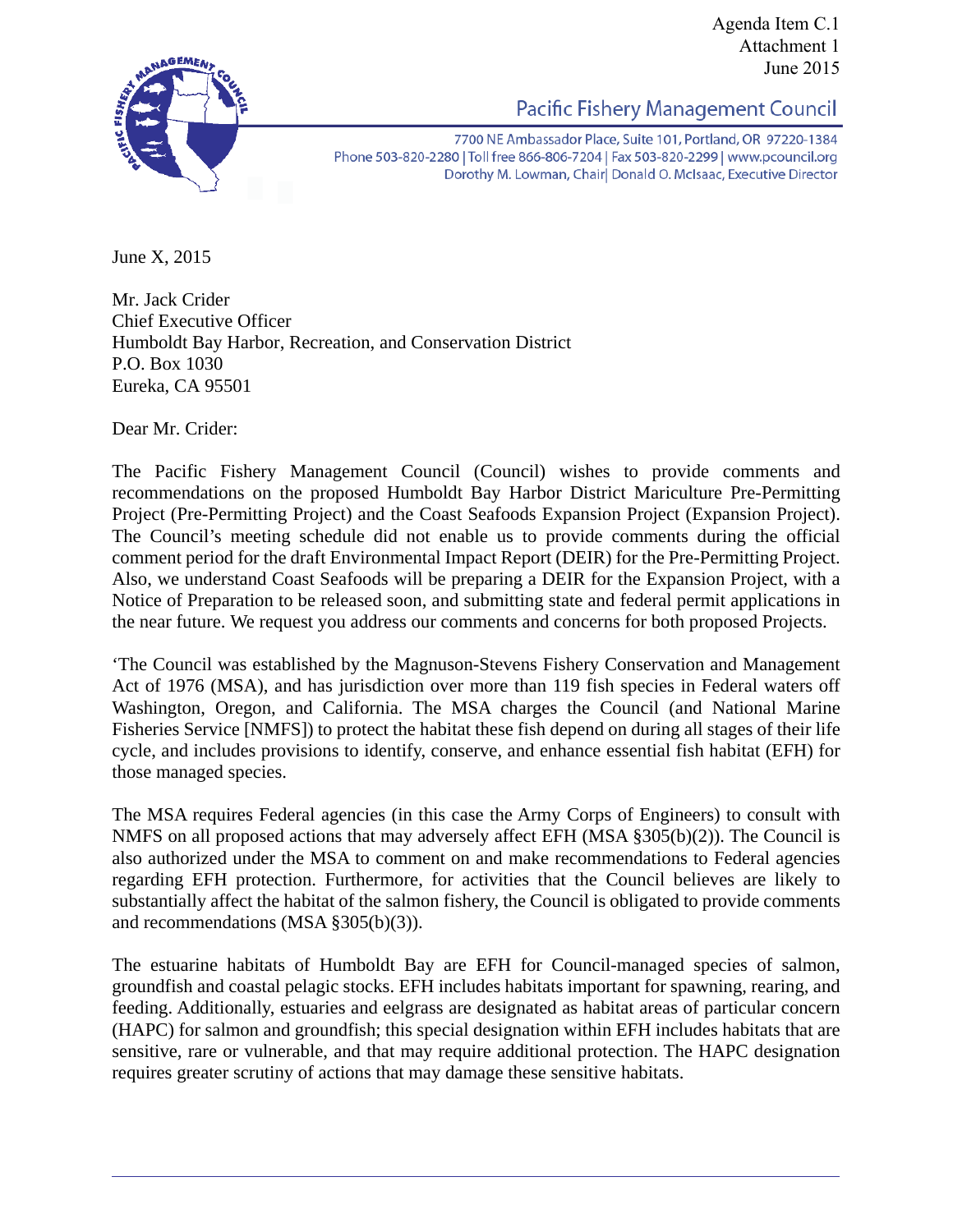## Page 2

The Council is concerned about the effects of these projects individually, and cumulatively, on EFH. In particular, we are concerned about the projects' impact on Pacific herring, an important prey species of salmon and groundfish. According to California Sea Grant, Humboldt Bay contains about 5600 acres of eelgrass, estimated to be approximately 50% of the state's total eelgrass. Humboldt Bay is also the third largest spawning site for Pacific herring in California, and eelgrass is the preferred substrate for spawning.

Currently, there are about 400 acres of shellfish mariculture in North Humboldt Bay. The two proposals include the continuance of 296 acres of existing mariculture by Coast Seafoods, and the expansion of aquaculture into an additional 1,149 acres of intertidal habitat, of which 952 acres are eelgrass. The proposals encompass approximately 17% of eelgrass in Humboldt Bay, including the most important Pacific herring spawning location in the bay, the East Bay Management Area. The cumulative impacts of both projects' proposed longline, rack and bag, and other culture methods could profoundly damage eelgrass habitat and its ecological role in the estuarine ecosystem.

Earlier research conducted in Humboldt Bay and other west coast estuaries has demonstrated that commercial shellfish mariculture activities can result in decreased spatial cover and densities of eelgrass. The different types of mariculture growing techniques and oyster cultivation densities contribute to variability in the levels of physical and ecological disturbance to eelgrass beds and the soft-sediment estuarine habitats.

The Council agrees with and does not intend to duplicate the extensive comments that both California Department of Fish and Wildlife and NMFS provided concerning gaps in the project description and analyses in the DEIR and draft Initial Study for the Pre-Permitting Project and Expansion Project, respectively. However, we are particularly concerned that the proposed projects do not demonstrate how they will avoid adverse impacts on eelgrass, as is the first obligation of any permit applicant, according to both state and federal eelgrass policies. Without such avoidance, there will be unnecessary impacts on EFH and, in particular, the eelgrass HAPC.

NMFS' California Eelgrass Mitigation Policy recommends no net loss of eelgrass habitat functions in California. (November 7, 2014, 79 FR 66360). The Council's Pacific Coast Salmon Fishery Management Plan specifically recommends that new or expanded aquaculture farms implement 25-30 foot buffers from existing native eelgrass beds to avoid and minimize impacts to eelgrass (Appendix A, Pacific Coast Salmon Fishery Management Plan 2014). The Council recommends implementing the recommendations in the NMFS Eelgrass Mitigation Policy as well as the Council's salmon fishery management plan to avoid unnecessary impacts to EFH.

Shellfish habitat functions are not functionally equivalent to that of eelgrass habitat. The role of eelgrass in the food chain, including serving as spawning substrate for Pacific herring, is not replicated by cultured oysters. Shellfish do not provide the same function as eelgrass in exporting biomass into the estuarine food chain and in sequestering carbon into sediments. Shellfish filter plankton and organic matter from the water column and do not incorporate nutrients in the same way or to the same extent as eelgrass. The Council is concerned about the cumulative extent of water filtering by the mariculture operations and the loss of ecosystem services provided by eelgrass to the food web that supports our managed fishes.